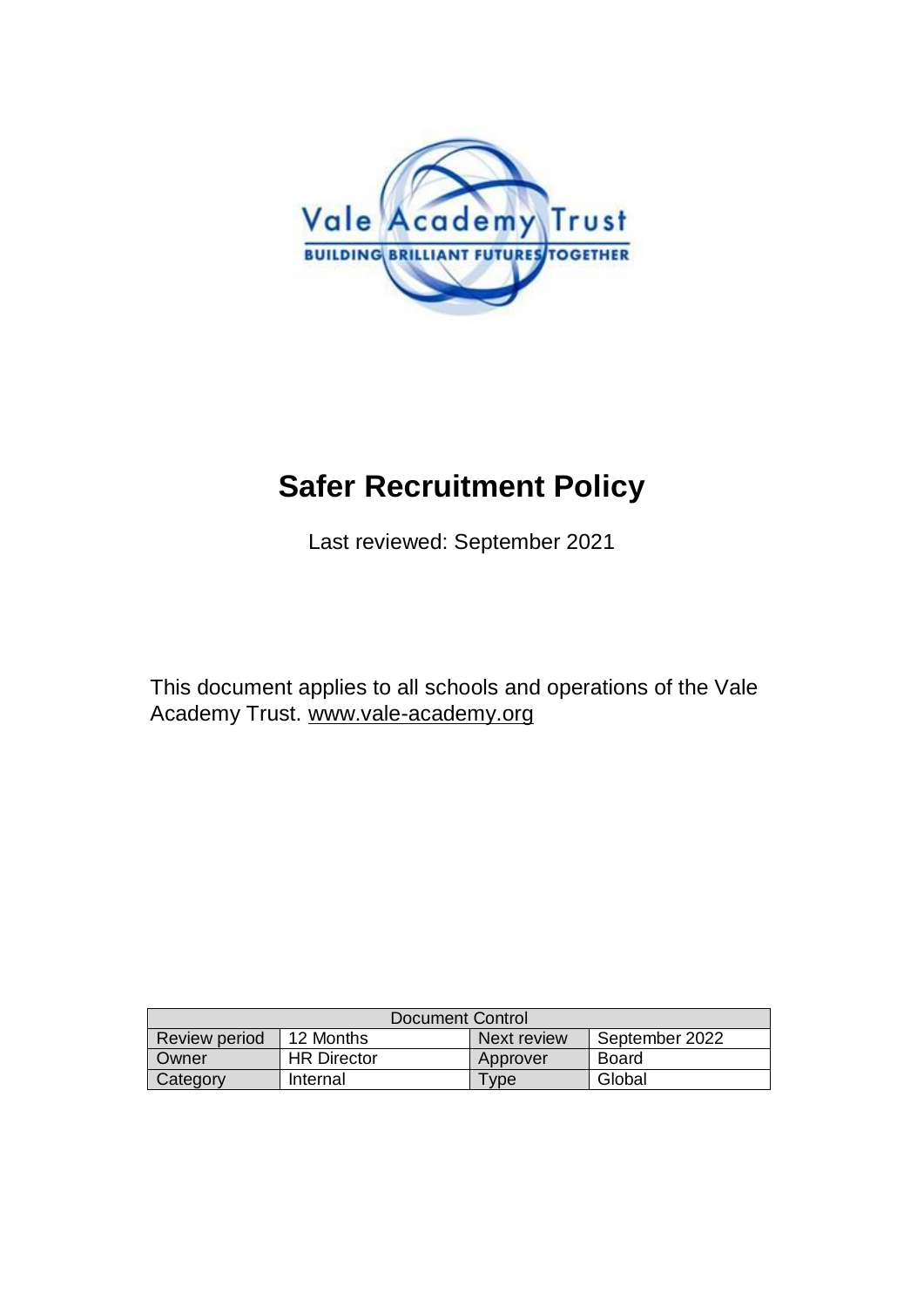# **1. Introduction**

- 1.1 This policy applies to all schools and operations of the Vale Academy Trust ('the Trust'), and to all of its workforce and volunteers.
- 1.2 In this policy, 'we', 'us' and 'our' means the Trust.
- **1.3** This policy has been developed to embed safer recruitment practices and procedures throughout the Trust and to support the creation of a safer culture by reinforcing the safeguarding and well-being of children and young people in our care. We will adopt robust recruitment procedures that deter and prevent people who are unsuitable to work with children from applying for or securing employment, or volunteering opportunities in our Trust. This policy complies with guidance outlined in the Department for Education's [Keeping Children Safe in Education](https://www.gov.uk/government/publications/keeping-children-safe-in-education--2)  [2021.](https://www.gov.uk/government/publications/keeping-children-safe-in-education--2) The recruitment steps outlined are based on part 3 of Keeping Children Safe in Education.
- 1.4 This policy reinforces the expected conduct outlined in our Staff Code of Conduct as well as our Whistleblowing Procedure, both of which are available from Trust and school websites and offices. All staff are expected to be familiar with these documents, and all new successful candidates for paid or volunteer employment will be made aware of them.
- 1.5 This policy is an essential element in creating and maintaining a safe and supportive environment for all pupils, staff and others within the Trust and aims to ensure both safe and fair recruitment and selection of all staff and volunteers by:
	- attracting the best possible candidates/volunteers to vacancies;
	- deterring prospective candidates/volunteers who are unsuitable from applying for vacancies;
	- identifying and rejecting those candidates/volunteers who are unsuitable to work with children and young people;
	- the Trustees and members will ensure that those involved with the recruitment and employment of staff to work with children have received appropriate safer recruitment training.
- 1.6 We are committed to using procedures that deal effectively with those adults who fail to comply with our safeguarding and child protection procedures and practices.

## **2. Equalities - Consistency of treatment and fairness**

- 2.1 The Trust is committed to ensuring consistency of treatment and fairness and will abide by all relevant equality legislation, i.e. Employment Rights Act 1996, Employment Relations Act 1999, Employment Act 2002, Part-Time Workers (Prevention of Less Favourable Treatment) Regulations 2000, Fixed Term Employees (Prevention of Less Favourable Treatment) Regulations 2002 and Equalities Act 2010/2012.
- 2.2 As a Trust our aim is to attract and retain a diverse range of talent that reflects our community. We will ensure that we make reasonable adjustments and reduce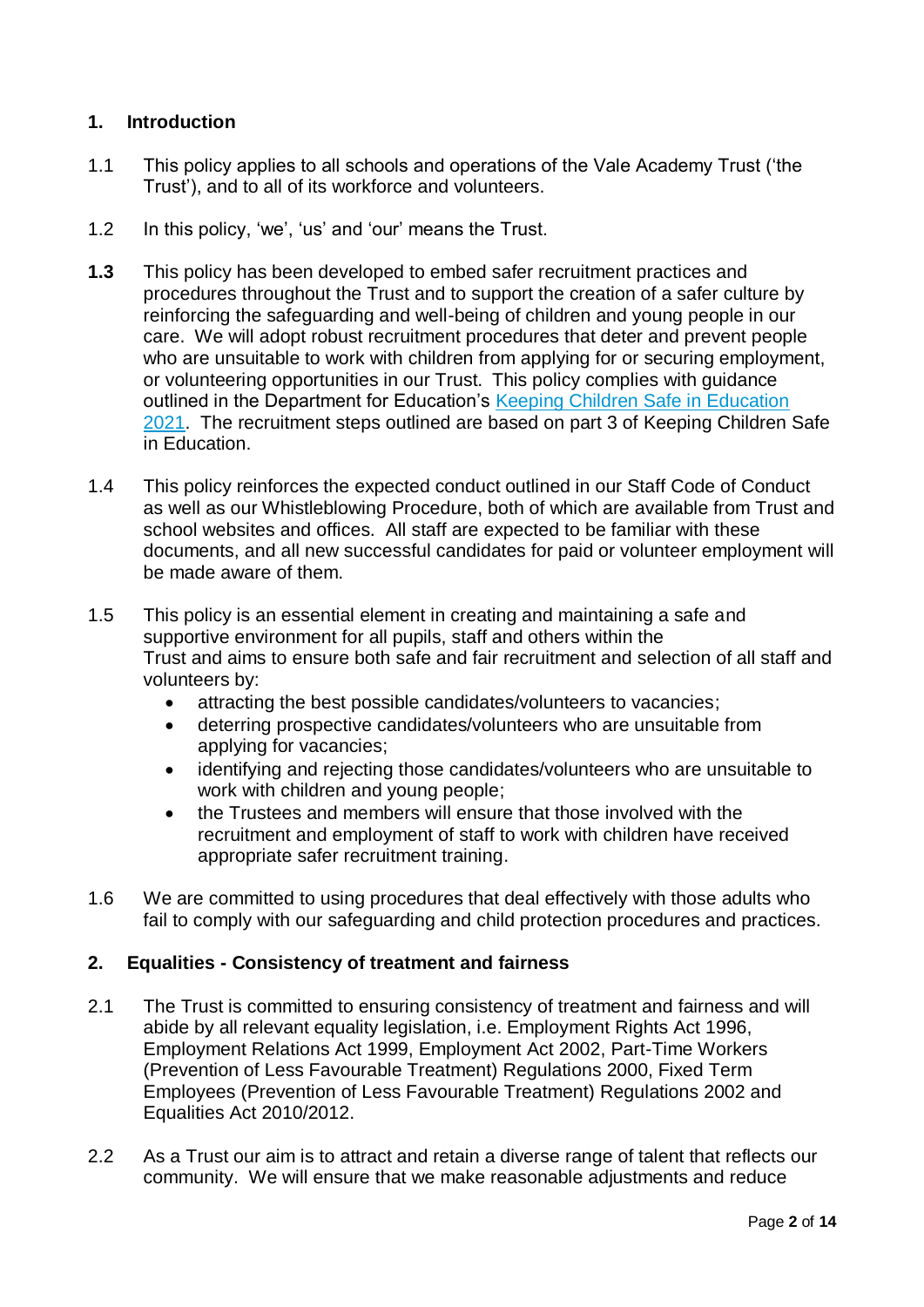barriers for people with Protected Characteristics so they are not discriminated against and are given equality of opportunity.

- 2.3 A protected characteristic under the act covers the following:  $\bullet$  age  $\bullet$  disability  $\bullet$ gender reassignment  $\bullet$  marriage and civil partnership (for employees)  $\bullet$  pregnancy and maternity  $\bullet$  race  $\bullet$  religion or belief  $\bullet$  sex  $\bullet$  sexual orientation.
- 2.4 We recognise the contribution that people with criminal records can make as employees and volunteers and welcome applications from them. For more information, candidates should refer to the Policy statement on recruiting applicants with criminal records and Criminal record declaration form for jobs exempt from the Rehabilitation of Offenders Act 1974 and the amendments to the Exceptions Order 1975, 2013 and 2020.

#### **3. Existing staff**

3.1 In certain circumstances or if we have concerns about an existing member of staff's suitability to work with children, we will carry out all the relevant checks as if the individual was a new member of staff.

These circumstances are when:

- there are concerns about an existing member of staff's suitability to work with children; or
- an individual moves from a post that is not regulated activity to one that is; or
- there has been a break in service of 12 weeks or more.
- 3.2 We will refer to the [Disclosure and Barring Service](https://www.gov.uk/government/organisations/disclosure-and-barring-service) (DBS) anyone who has harmed, or poses a risk of harm, to a child or vulnerable adult where:
	- we believe the individual has engaged in [relevant conduct;](https://www.gov.uk/guidance/making-barring-referrals-to-the-dbs#relevant-conduct-in-relation-to-children) or
	- the individual has received a caution or conviction for a relevant offence, or there is reason to believe the individual has committed a listed relevant offence, under the [Safeguarding Vulnerable Groups Act 2006 \(Prescribed](http://www.legislation.gov.uk/uksi/2009/37/contents/made)  [Criteria and Miscellaneous Provisions\) Regulations 2009;](http://www.legislation.gov.uk/uksi/2009/37/contents/made) or
	- the 'harm test' is satisfied in respect of the individual (i.e. they may harm a child or vulnerable adult or put them at risk of harm); or
	- the individual has been removed from working in regulated activity (paid or unpaid) or would have been removed if they had not left.
- 3.3 We will also refer to the DBS an employee following a disciplinary investigation, who is dismissed or resigns because of misconduct towards a pupil and we may refer any concerns we have before the completion of this process.
- 3.4 We will refer any teacher to the Secretary of State via the Teacher Regulation Agency if they are dismissed or we cease to use the services of a teacher because of serious misconduct, or we might have dismissed them or ceased to use their services had they not left first.
- 3.5 As an employer we are under a duty to refer any allegation of abuse against a member of staff to the Local Authority Designated Officer (LADO) within one working day of the allegation being made. A referral will be made if a teacher or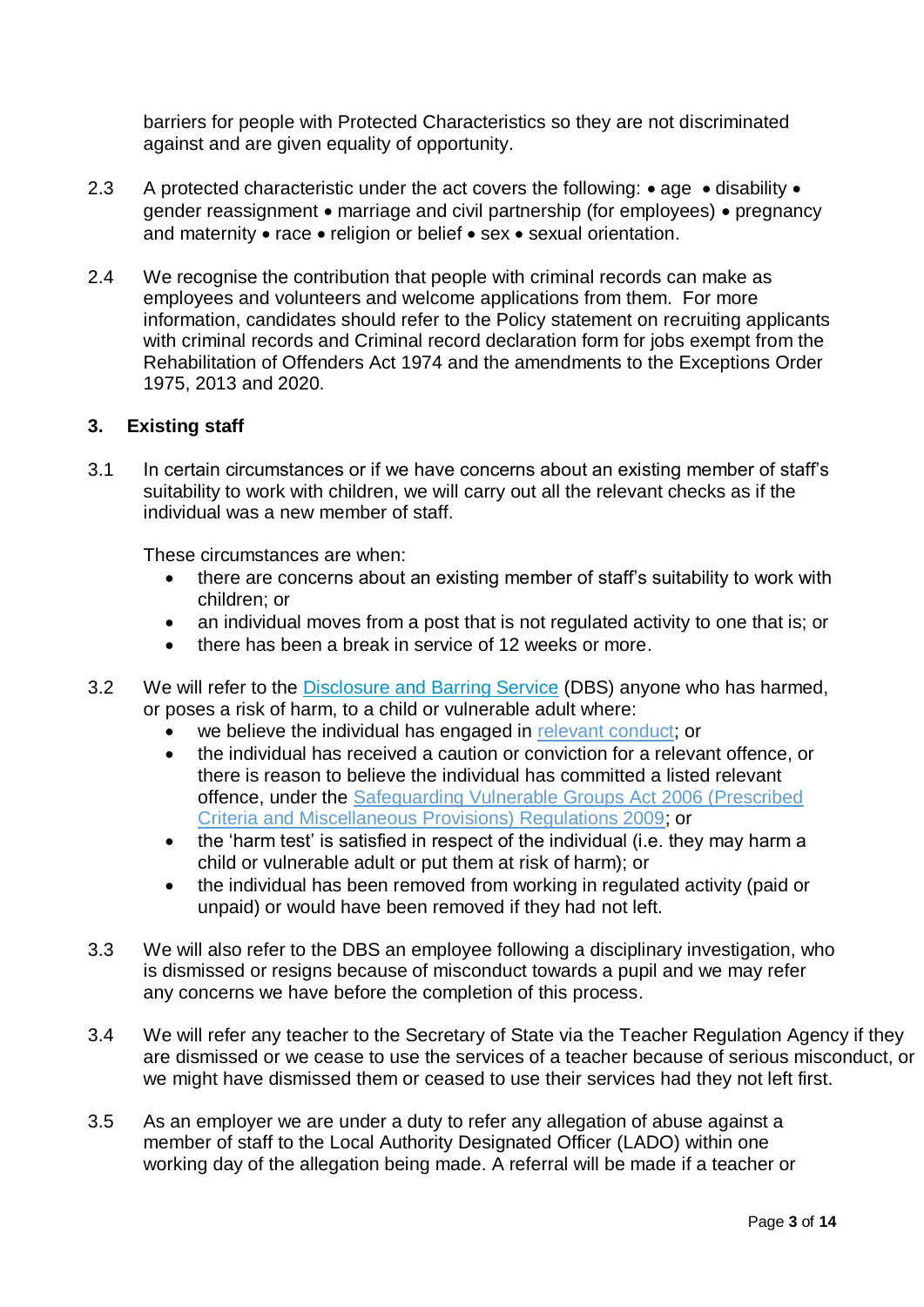member of staff (including volunteers) has:

- behaved in a way that has harmed a child, or may have harmed a child;
- possibly committed a criminal offence against or related to a child;
- behaved towards a child or children in a way that indicates he or she would pose a risk of harm if they work regularly or closely with children.

## **4. Roles and Responsibilities**

- 4.1 The Trust will:
	- ensure we have effective policies and procedures in place for the safe and fair recruitment and selection of staff and volunteers in accordance with Department for Education guidance and legal requirements;
	- monitor our compliance with them;
	- ensure that appropriate staff, trustees and governors have completed safer recruitment training (and repeat this every 5 years);
	- ensure that at least one of the persons who conducts an interview has completed safer recruitment training.
- 4.2 The Chief Executive, HR Director and headteachers will:
	- ensure that all schools and operations of the Trust operate safe and fair recruitment and selection procedures which are regularly reviewed and updated to reflect any changes to legislation and statutory guidance;
	- ensure that all appropriate checks have been carried out on staff and volunteers within the Trust;
	- monitor any contractors and agencies compliance with this document;
	- promote the safety and well-being of children and young people at every stage of this process.

#### **5. Inviting Applications**

- 5.1 When advertising roles, we will make clear:
	- our commitment to safeguarding and promoting the welfare of children and that safeguarding checks will be undertaken;
	- the safeguarding requirements and responsibilities of the role, such as the extent to which the role will involve contact with children;
	- whether or not the role is exempt from the Rehabilitation of Offenders Act 1974 and the amendments to the Exceptions Order 1975, 2013 and 2020. If the role is exempt, certain spent convictions and cautions are 'protected', so they do not need to be disclosed. If they are disclosed, we cannot take them into account.

All advertisements for posts of regulated activity, paid or unpaid, will include the following statement:

*"The Vale Academy Trust is committed to safeguarding and promoting the welfare of children and young people and expects all staff and volunteers to share in this commitment. All post holders in regulated activity are subject to appropriate vetting procedures and a satisfactory "Disclosure and Barring Service (DBS) Enhanced Check".*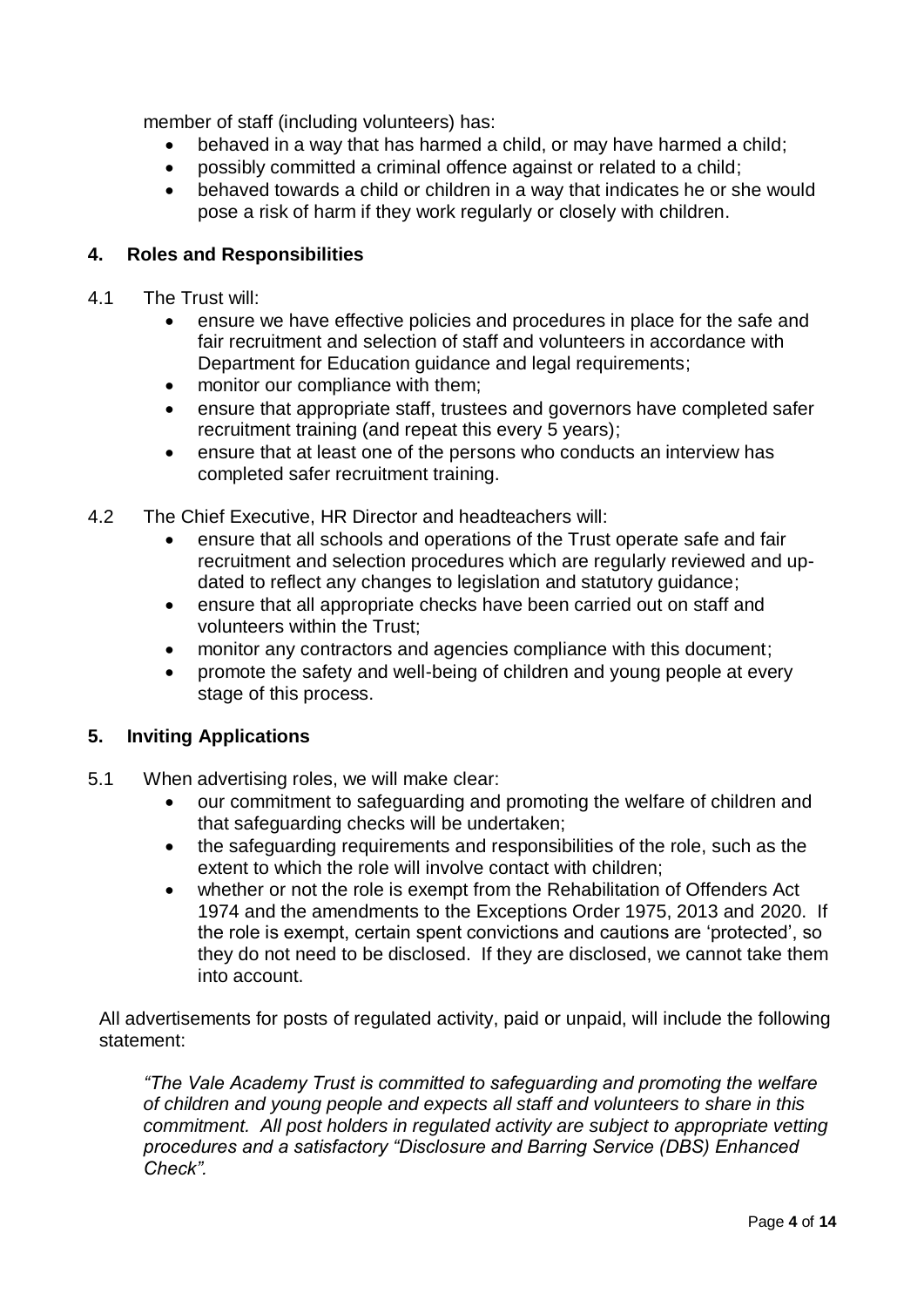- 5.2 All applicants will receive documents or website links for the following when applying for a post:
	- a statement of our commitment to ensuring the safety and well-being of the pupils;
	- job description and person specification; detailing the skills, abilities, experience, attitude, and behaviours required for the post;
	- the Safeguarding and Child Protection Policy, appropriate to the school or operation where the post is based;
	- the selection procedure for the post;
	- our Whistleblowing Procedure;
	- an application form;
	- our Staff Code of Conduct;
	- our Policy Statement on recruiting applicants with criminal records.
- 5.3 Prospective applicants must complete, in full, and return a signed application form. Incomplete application forms will be returned to the applicant where the deadline for completed forms has not passed.
- 5.4 The application form will contain:
	- personal details, current and former names, current address and national insurance number; details of their present (or last) employment and reason for leaving;
	- full employment history, (since leaving school, including education, employment and voluntary work) including reasons for any gaps in employment;
	- qualifications, the awarding body and date of award;
	- details of referees/references;
	- a statement of the personal qualities and experience that the applicant believes are relevant to their suitability for the post advertised and how they meet the person specification.
- 5.5 We will check that information provided is not contradictory or incomplete.
- 5.6 Candidates submitting an application form completed on line will be asked to sign the form if called for interview. Our application forms will include a statement saying that it is an offence to apply for the role if an applicant is barred from engaging in regulated activity relevant to children (where the role involves this type of regulated activity).
- 5.7 A curriculum vitae will not be accepted in place of a completed application form.

## **6. Identification of the Recruitment Panel**

6.1 At least one member of the Selection and Recruitment Panel will have successfully completed training in safer recruitment within the last 5 years.

## **7. Shortlisting**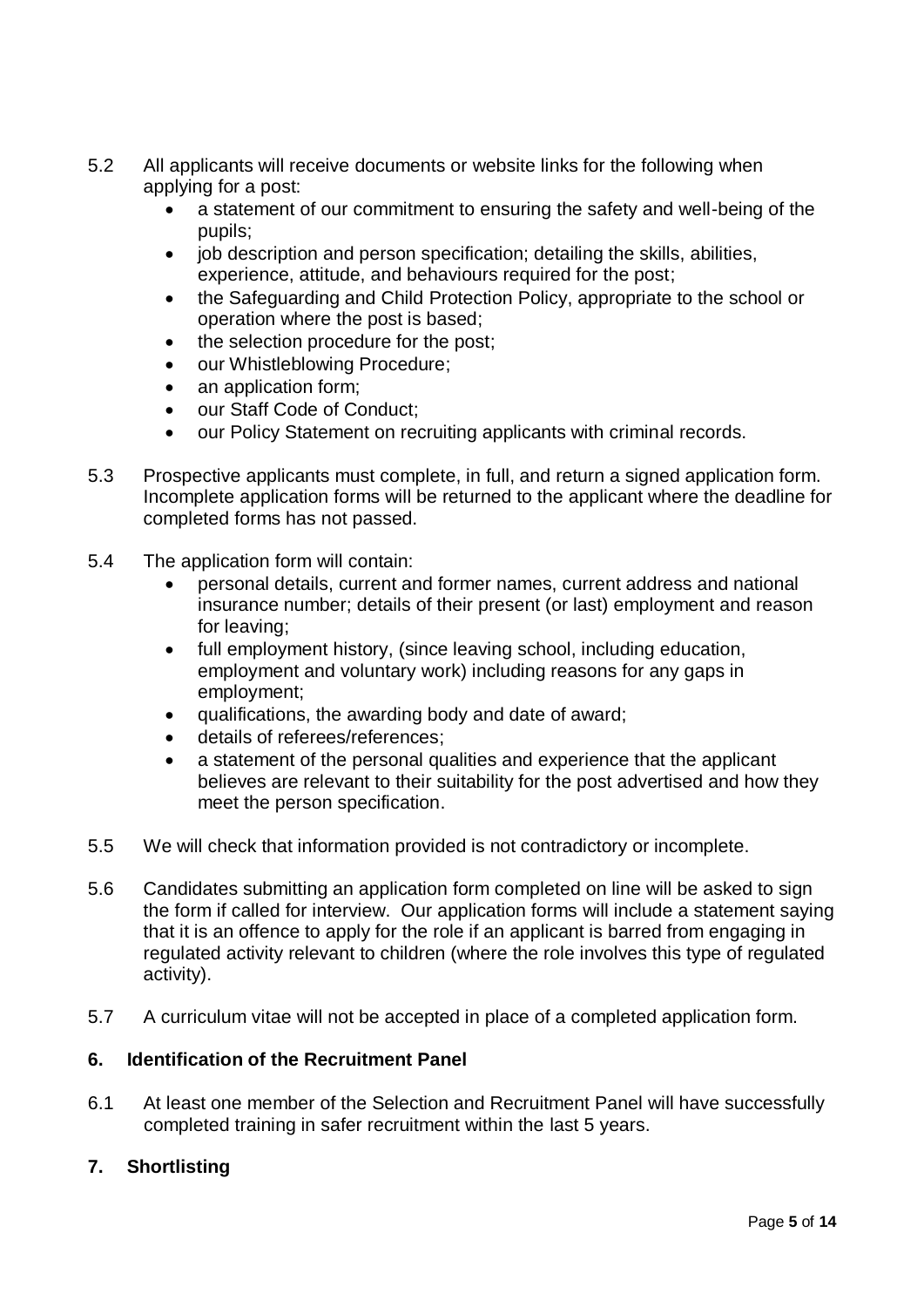- 7.1 Our shortlisting process will involve at least 2 people and will:
	- consider any inconsistencies and look for gaps in employment and reasons given for them;
	- explore all potential concerns.

Once we have shortlisted candidates, we will ask shortlisted candidates to:

 Complete a self-declaration of their criminal record or any information that would make them unsuitable to work with children, so that they have the opportunity to share relevant information and discuss it at interview stage.

The information we will ask for includes:

- if they have a criminal history;
- whether they are included on the barred list:
- whether they are prohibited from teaching;
- information about any criminal offences committed in any country in line with the law as applicable in England and Wales;
- any relevant overseas information;
- sign a declaration confirming the information they have provided is true.
- 7.2 Candidates submitting a self-declaration completed on line will be asked to sign the self-declaration.
- 7.3 Candidates will be shortlisted against the person specification for the post.

#### **8. References**

- 8.1 We will seek references on all shortlisted candidates, including internal candidates, normally before interview. They will be taken up before the selection stage so that any discrepancies may be probed during this stage of the procedure.
- 8.2 We will not accept open references, for example 'to who it may concern', or rely upon applicants to obtain their own references.
- 8.3 We will scrutinise references and resolve any concerns before confirming appointment. The references requested will ask specific questions about the suitability of the applicant to work with children. We will take at least two references, one of which must be from the applicant's current employer.
- 8.4 We will obtain verification of the candidate's most recent relevant period of employment if they are not currently employed.
- 8.5 We will secure a reference from the relevant employer from the last time the candidate worked with children if they are not currently working with children.
- 8.6 The reference must be completed by a senior person with the appropriate authority (note references that are from a school should come from the head or be confirmed by the headteacher as accurate, not from a colleague).
- 8.7 References will be sought directly from the referee and we will verify any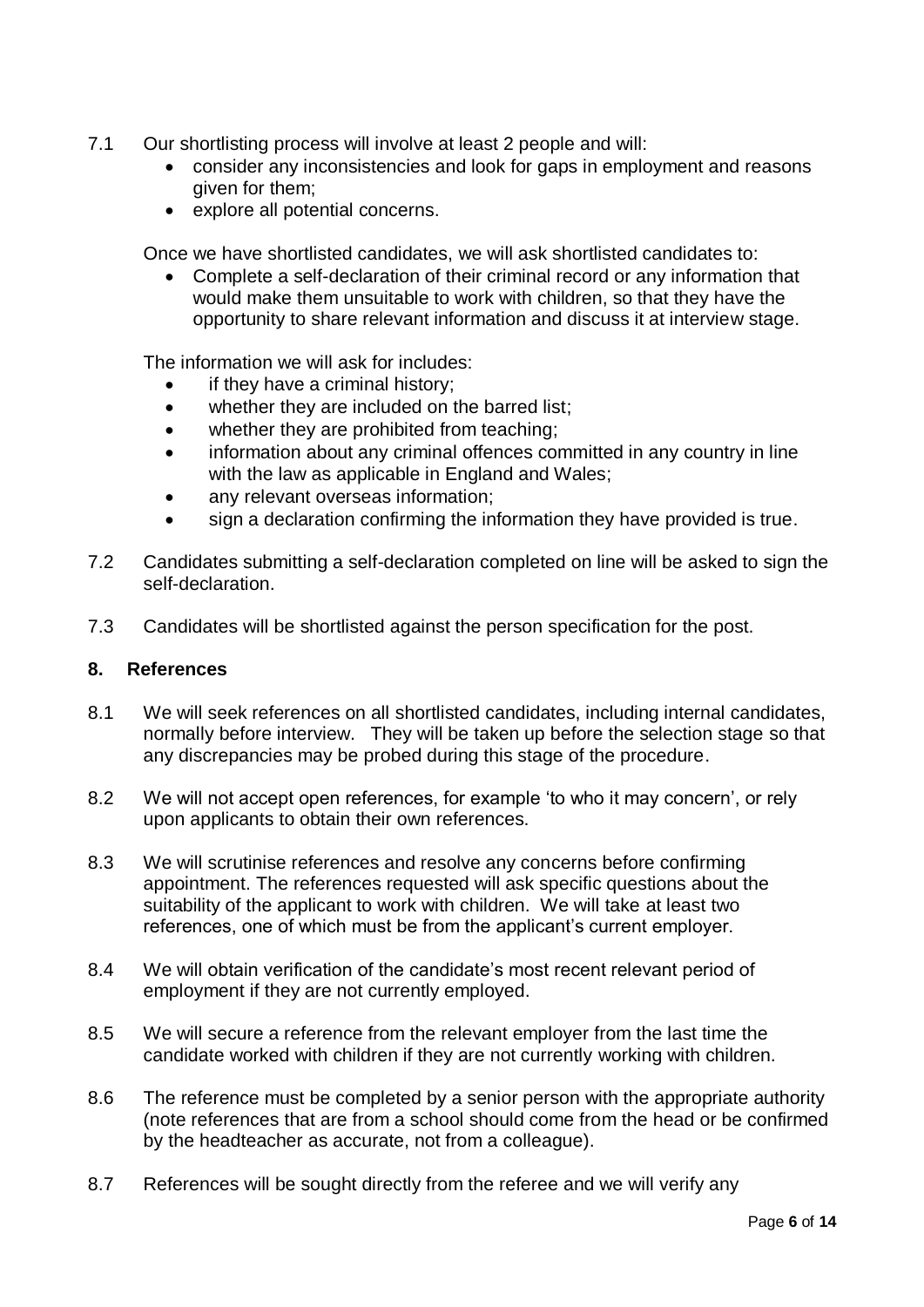information with the person who provided the reference. We will clarify any anomalies or discrepancies, especially where information provided is vague or insufficient.

- 8.8 Detailed written records will be kept of such exchanges. We will ensure electronic references originate from a legitimate source.
- 8.9 Where necessary, previous employers who have not been named as referees may be contacted in order to clarify any such anomalies or discrepancies. Detailed written records will be kept of such exchanges.
- 8.10 Referees will be asked specific questions about the following:
	- the candidate's suitability to work with children and young people;
	- any substantiated allegations;
	- any disciplinary warnings, including time-expired warnings, relating to the safeguarding of children and young people;
	- the candidate's suitability for the post, including the candidate's ability and willingness to promote fundamental British values;
	- the reason for the candidate leaving their current or most recent post.
- 8.11 Reference requests will include the following:
	- applicant's current post and salary;
	- **•** disciplinary record.
- 8.12 All appointments are subject to satisfactory references, vetting procedures and DBS clearance. Any concerns raised will be explored further with referees and taken up with the candidate at interview. We will resolve any concerns before any appointment is confirmed.
- 8.13 We will compare the information on the application form with that in the reference and take up any inconsistencies with the candidate.

#### **9. Invitation to Interview**

- 9.1 Candidates called to interview will receive:
	- a letter confirming the interview and any other selection techniques;
	- details of the interview day including details of the panel members;
	- further copy of the person specification;
	- details of any tasks to be undertaken as part of the interview process;
	- the opportunity to discuss the process prior to the interview.
- 9.2 Candidates called to interview will be asked to provide proof of identity and relevant qualifications. Original documents requested are:
	- Passport:
	- Birth Certificate:
	- Driving Licence;
	- Marriage Certificate (if appropriate);
	- utility bill or bank statement (issued in the last three months);
	- relevant qualifications.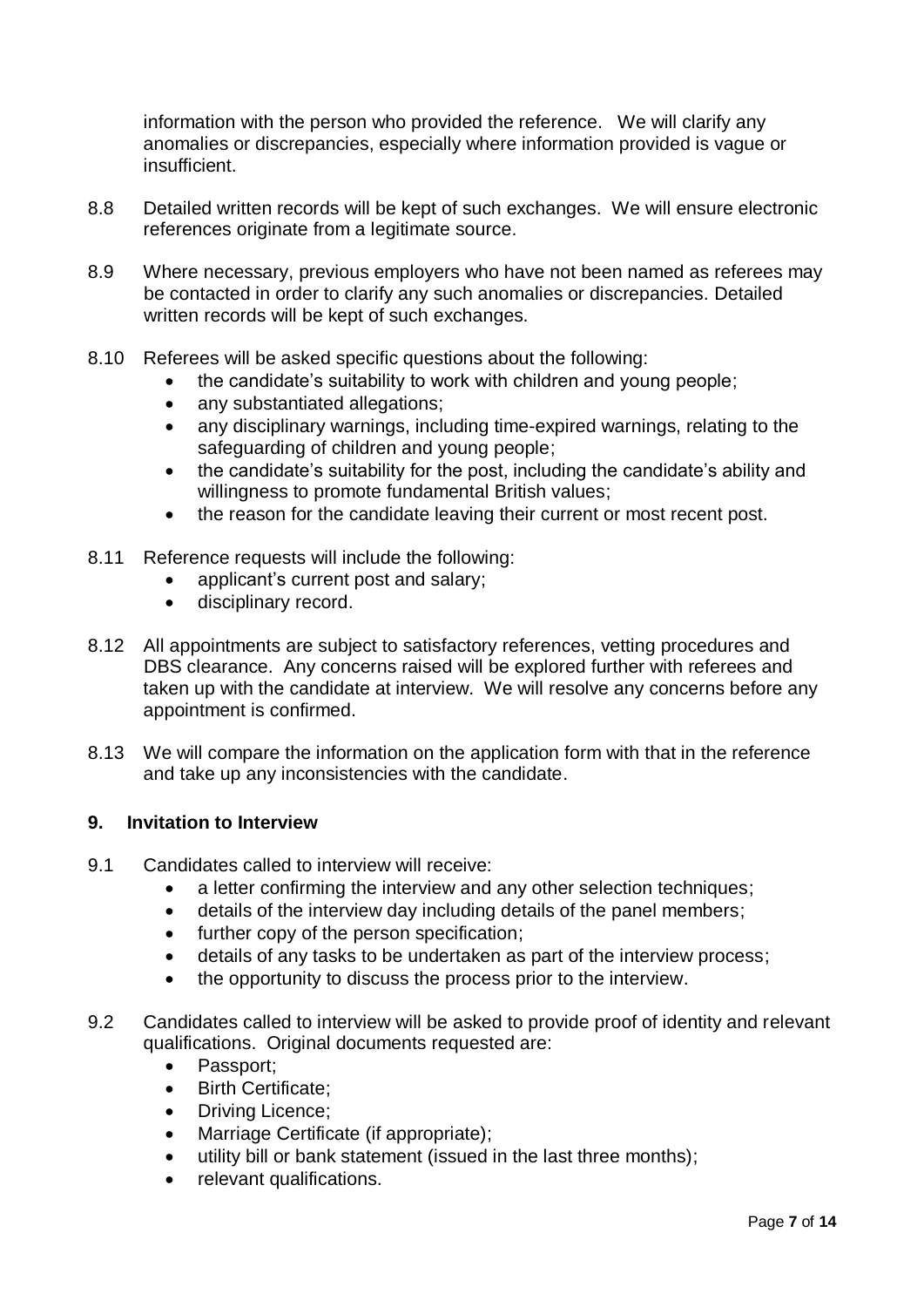# **10. The Selection Process**

- 10.1 A range of selection techniques will be determined depending on the nature and duties of the post, but all vacancies will require an interview of short-listed candidates. Where appropriate pupils will be involved in the process.
- 10.2 Interviews will always be face-to-face, but in exceptional circumstances this may be by video call. Interviews may include additional interview techniques such as observation or exercises.
- 10.3 Interviewers will:
	- probe any gaps in employment, or where the candidate has changed; employment or location frequently, and ask the candidate to explain this;
	- explore any potential areas of concern to determine the candidate's suitability to work with children;
	- agree structured questions;
	- explore the candidate's reasons for applying for the post and motivations for working with children;
	- explore the candidate's skills and ask for examples of experience of working with children which are relevant to the role:
	- Record all information considered and decisions made.
- 10.4 Candidates will be required to:
	- explain any gaps in employment or frequent changes of employment or location;
	- explain satisfactorily any anomalies or discrepancies in the information available to the panel;
	- self-declare any information that is likely to appear on the DBS disclosure;
	- demonstrate their ability to safeguard and protect the welfare of children and young people and their ability and willingness to promote fundamental British values.

## **11. Employment Checks**

11.1 We will record all information on the checks carried out in the school's single central record (SCR). Copies of these checks, where appropriate, will be held in individuals' personnel files. We follow requirements and best practice in retaining copies of these checks, as set out below.

#### **12. New staff**

- 12.1 An offer of appointment will be conditional until satisfactory completion of the mandatory pre-employment checks and all successful candidates will be required to:
	- verify their identity. It is best practice to check their name on their birth certificate;
	- obtain (via the applicant) an enhanced DBS certificate, including barred list information for those who will be engaging in regulated activity (see definition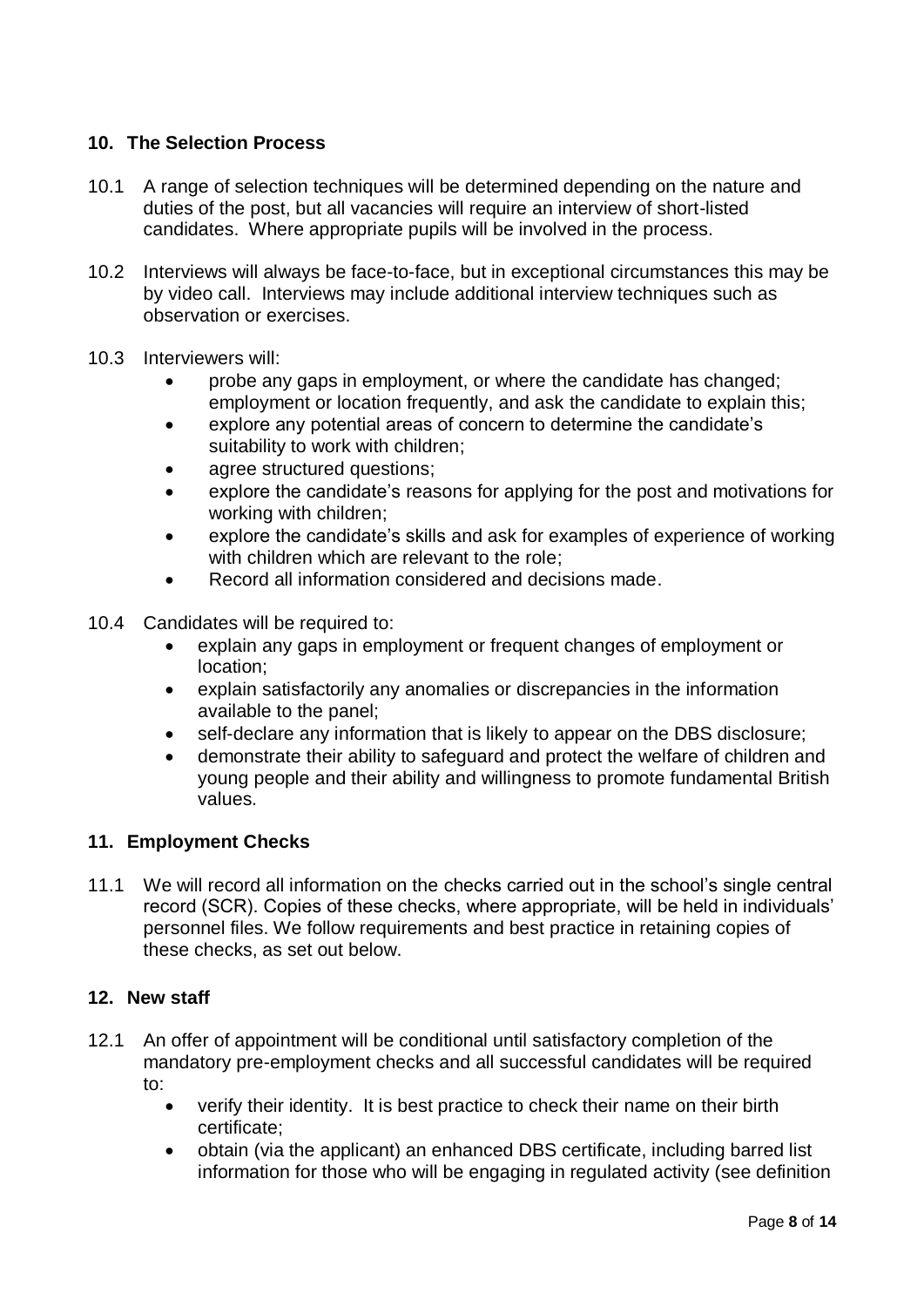below). We will obtain the certificate before, or as soon as practicable after, appointment, including when using the DBS update service. We will not keep a copy of the certificate for longer than 6 months, but when the copy is destroyed we may still keep a record of the fact that vetting took place, the result of the check and recruitment decision taken.

The applicant must show the original paper DBS certificate to their potential employer before they take up post, or as soon as practicable afterwards;

- obtain a separate barred list check if they will start work in regulated activity before the DBS certificate is available;
- verify their mental and physical fitness to carry out their work responsibilities;
- verify their right to work in the UK. We will keep a copy of this verification for the duration of the member of staff's employment and for 2 years afterwards;
- verify their professional qualifications, as appropriate;
- ensure they are not subject to a prohibition order if they are employed to carry out teaching work.
- 12.2 Further additional checks will be carried out, as appropriate, on candidates who have lived or worked outside of the UK, including (where relevant):
	- for all staff, including teaching positions: [criminal records checks for overseas](https://www.gov.uk/government/publications/criminal-records-checks-for-overseas-applicants)  [applicants.](https://www.gov.uk/government/publications/criminal-records-checks-for-overseas-applicants) Criminal records checks or their equivalent overseas police check for any individual who has lived or worked outside the United Kingdom, whether they are a British citizen or not, in order that that any relevant events that occurred outside the UK can be considered;
	- for teaching positions: obtaining a letter of professional standing from the professional regulating authority in the country where the applicant has worked. Details of regulatory bodies in the EU/EEA and Switzerland are on the Regulated Professions database or UK Centre for Professional Qualifications;
	- where this information is not available we will look at alternative methods of checking suitability and/or undertake a risk assessment that supports informed decision making on whether to proceed with the appointment.
- 12.3 We will check that candidates taking up a management position are not subject to a prohibition from management (known as a Section 128 Check) direction made by the secretary of state. This check applies to:
	- CEO and any central post on the Executive Team and senior leadership team;
	- Headteachers:
	- teaching posts on senior leadership teams;
	- teaching posts which carry a departmental head role;
	- support staff posts on a senior leadership team; and
	- we will assess on a case by case basis whether the check should be carried out when appointments are made to teaching and support roles which carry additional responsibilities. In these cases, the determining factor is not the job title, but whether there are responsibilities which could be considered as 'taking part in management';
	- it also applies to appointments to the Trust's Board of Directors and Local Governing Bodies.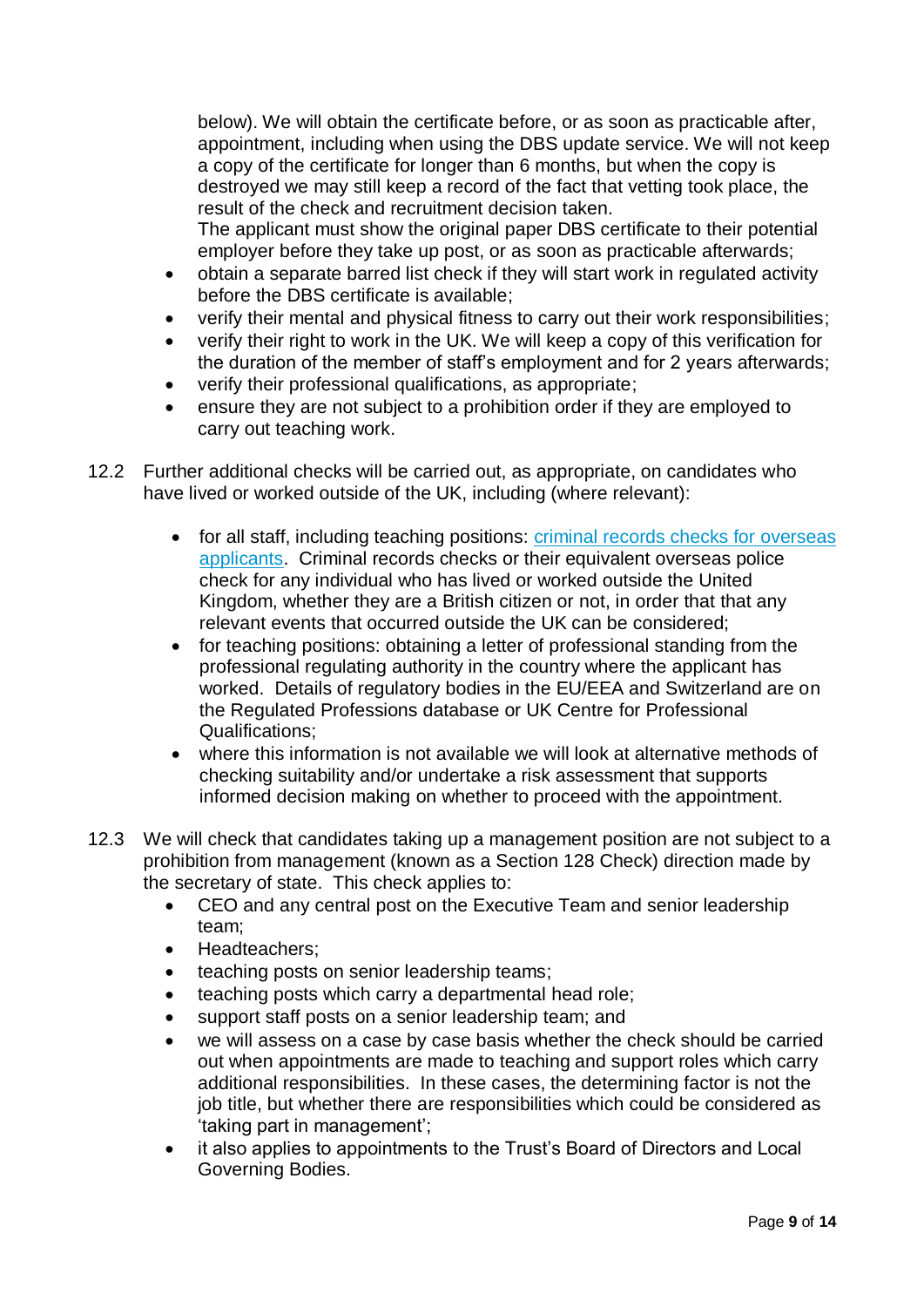- 12.4 The relevant information is contained in the enhanced DBS disclosure certificate (which we obtain for all posts that amount to regulated activity). It can also be obtained through the Teaching Regulation Agency Teacher Services system. We will use either, or both, methods to obtain this information.
- 12.5 For our schools with pupils aged under 8 we will ensure that appropriate checks are carried out to ensure that individuals are not disqualified under 2018 [Childcare](https://www.gov.uk/government/publications/disqualification-under-the-childcare-act-2006/disqualification-under-the-childcare-act-2006)  [Disqualification Regulations and Childcare Act 2006.](https://www.gov.uk/government/publications/disqualification-under-the-childcare-act-2006/disqualification-under-the-childcare-act-2006)
- 12.6 Where we take a decision that an individual falls outside of the scope of these regulations and we do not carry out such checks, we will retain a record of our assessment on the individual's personnel file. This will include our evaluation of any risks and control measures put in place, and any advice sought.
- 12.7 "Regulated activity" means a person who will be:
	- responsible, on a regular basis in a Trust setting , for teaching, training, instructing, caring for or supervising children; or
	- carrying out paid, or unsupervised unpaid, work regularly in a Trust setting where that work provides an opportunity for contact with children; or
	- engaging in intimate or personal care or overnight activity, even if this happens only once and regardless of whether they are supervised or not.
- 12.8 Most staff in a school working with children will be engaging in regulated activity relating to children. In these cases, an enhanced DBS check which includes children's barred list information will be required.
- 12.9 All checks will be:
	- confirmed in writing;
	- documented and retained on the personnel file;
	- recorded on our Single Central Record;
	- followed up if they are unsatisfactory or if there are any discrepancies in the information received.
- 12.10 Employment will commence subject to all checks and procedures being satisfactorily completed.

#### **13. Induction**

- 13.1 All staff and volunteers who are new to the Trust will receive information on the Safeguarding and Child Protection Policy appropriate to the school or operation where they will be based, and procedures and guidance on safe working practices which would include quidance on acceptable conduct/behaviour. These expectations will form part of new staff members' induction training.
- 13.2 All successful candidates will undergo a period of induction and will:
	- meet regularly with their induction tutor or their line manager;
	- attend appropriate training including generalist child protection training;
	- receive information on the Code of conduct and any other relevant policies.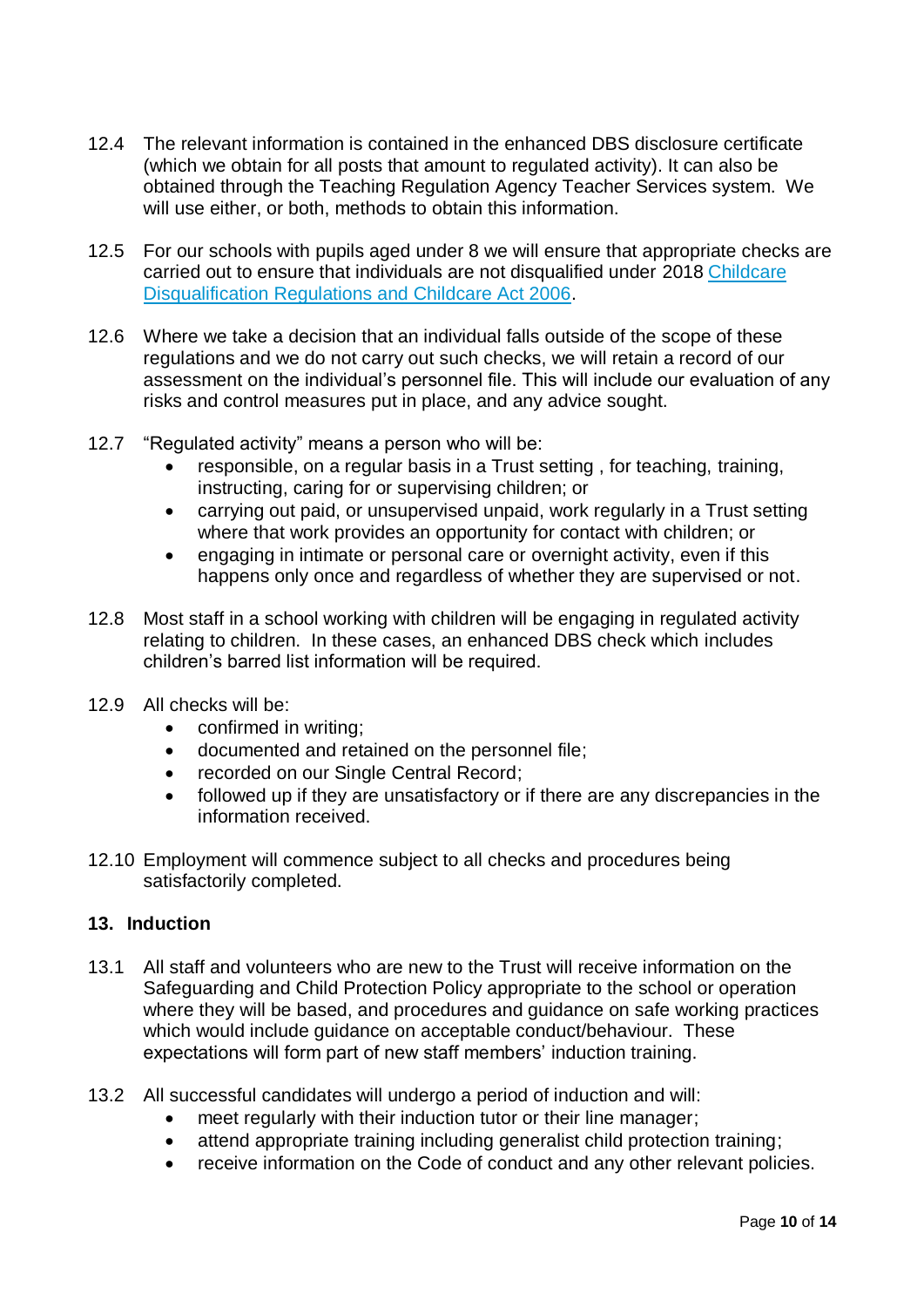## **14. Trustees, governors and members**

- trustees, governors and members will have an enhanced DBS check without barred list information. But they will have an enhanced DBS check with barred list information if working in regulated activity;
- the Chair of the Trust Board will have their DBS check countersigned by the Secretary of State.

All proprietors, trustees, local governors and members will also have the following checks:

- A section 128 check (to check prohibition on participation in management under [section 128 of the Education and Skills Act 2008\)](https://www.legislation.gov.uk/ukpga/2008/25/section/128);
- Identity check;
- $\bullet$  right to work in the UK;
- other checks deemed necessary if they have lived or worked outside the UK.

## **15. Volunteers**

We will:

- never leave an unchecked volunteer unsupervised or allow them to work in regulated activity;
- carry out a risk assessment when deciding whether to seek an enhanced DBS check without barred list information for any volunteers not engaging in regulated activity. We will retain a record of this risk assessment;
- obtain an enhanced DBS check with barred list information for all volunteers who are new to working in "regulated" activity;
- for our schools with pupils aged under 8 we will ensure that appropriate checks are carried out to ensure that individuals are not disqualified under the [2018 Childcare Disqualification Regulations and Childcare Act 2006.](https://www.gov.uk/government/publications/disqualification-under-the-childcare-act-2006/disqualification-under-the-childcare-act-2006) Where we decide that an individual falls outside of the scope of these regulations and we do not carry out such checks, we will retain a record of our assessment. This will include our evaluation of any risks and control measures put in place, and any advice sought.

# **16. Visitors**

- 16.1 Schools have different types of visitors, those with a professional role i.e. educational psychologists, social workers etc. those connected with the building, grounds maintenance, children's relatives or other visitors attending an activity in school such as a sports day;
- 16.2 For visitors provided by a third party Schools should not request DBS checks or barred list checks, or ask to see existing DBS certificates, for visitors such as children's relatives or other visitors attending a sports day;
- 16.3 Headteachers should use their professional judgment about the need to escort or supervise such visitors;
- 16.4 For visitors who are there in a professional capacity, check ID and be assured that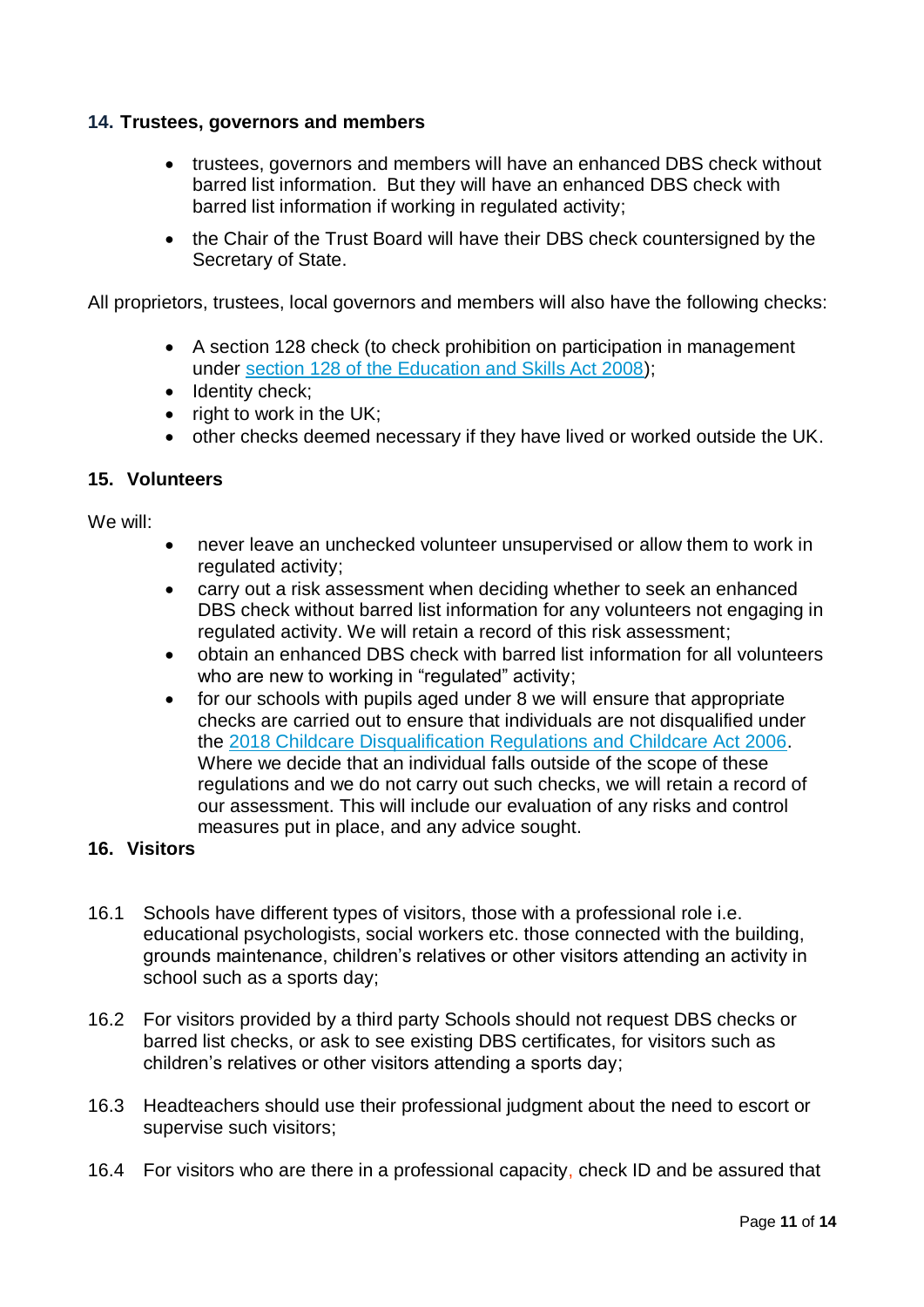the visitor has had the appropriate DBS check (or the visitor's employers have confirmed that their staff have appropriate checks);

16.5 Whilst external organisations can enrich children's education, careful consideration should be given to the suitability of any external organisations.

## **17. Contractors**

- 17.1 We will ensure that any contractor who provides services will have their safeguarding requirements set out in the contract between the organisation and the Trust or School.
- 17.2 We will ensure that any contractor, or any employee of a contractor, whois to work at a school or other Trust setting has had the appropriate level of DBS check. This will be:
	- an enhanced DBS check with barred list information for contractors engaging in regulated activity;
	- an enhanced DBS check, not including barred list information, for all other contractors who are not in regulated activity but whose work provides them with an opportunity for regular contact with children.
- 17.3 For contractors engaging in regulated activity we will
	- check identity on arrival: and
	- enhanced DBS check with barred list check.
- 17.4 For contractors not engaging in regulated activity but whose work provides them with an opportunity for regular contact with children:
	- check identity on arrival: and
	- enhanced DBS check without barred list check.
- 17.5 We will obtain the DBS check for self-employed contractors.
- 17.6 We will not keep copies of such checks for longer than 6 months.
- 17.7 Under no circumstances should a contractor who has had no checks obtained be allowed to work unsupervised, or engage in regulated activity. The Trust and schools are responsible for determining the appropriate level of supervision depending on the circumstances.
- 17.8 We will check the identity of all contractors and their staff on arrival at Trust premises.
- 17.9 In addition, for our schools with pupils aged under 8, when we use self-employed contractors such as music teachers or sports coaches, we will ensure that appropriate checks are carried out to ensure that individuals are not disqualified under the [2018 Childcare Disqualification Regulations and Childcare Act 2006.](https://www.gov.uk/government/publications/disqualification-under-the-childcare-act-2006/disqualification-under-the-childcare-act-2006)
- 17.10 Where we decide that an individual falls outside of the scope of these regulations and we do not carry out such checks, we will retain a record of our assessment.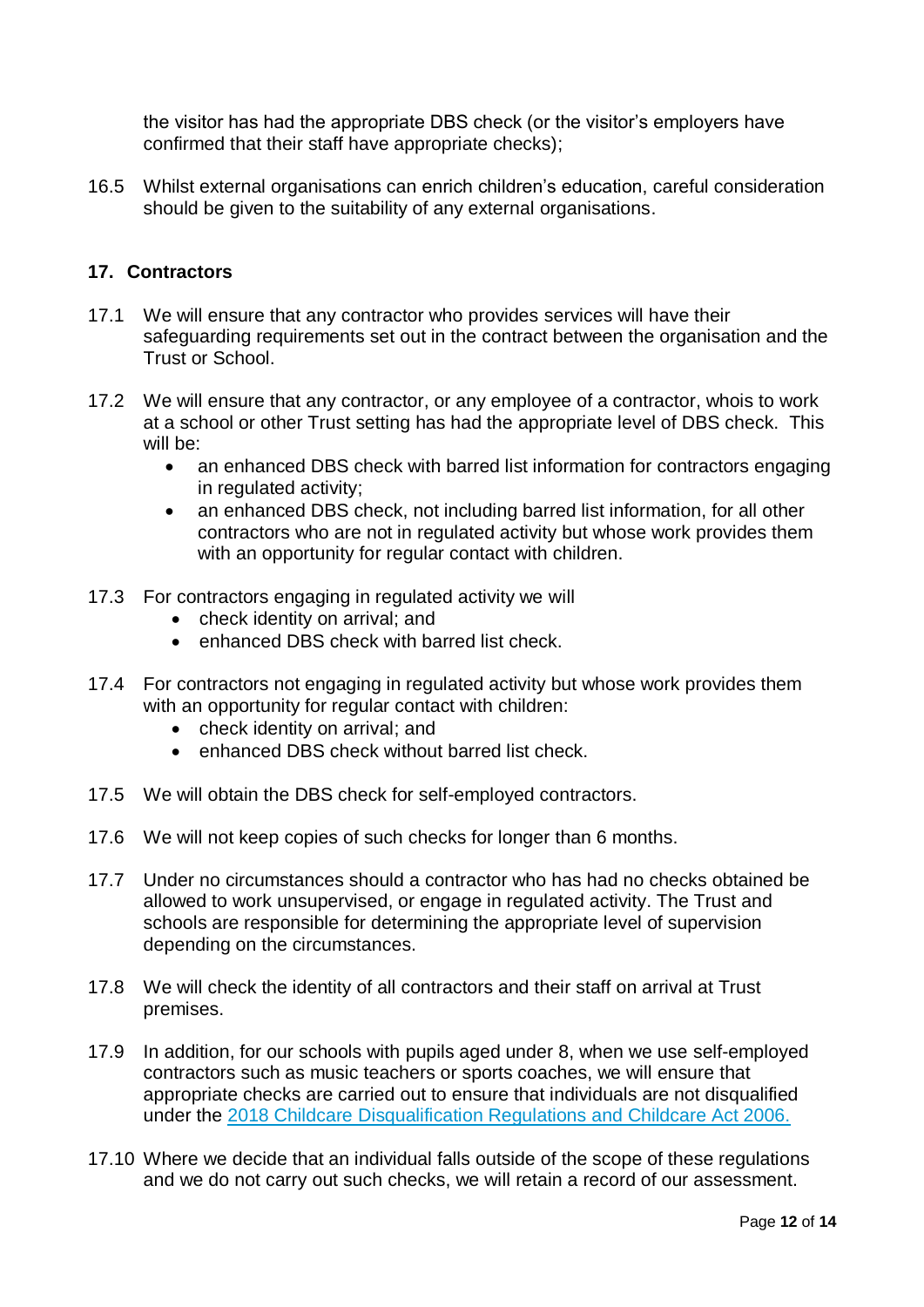This will include our evaluation of any risks and control measures put in place, and any advice sought.

#### **18. Trainee/student teachers**

- 18.1 Where applicants for initial teacher training are salaried by us, we will ensure that all necessary checks are carried out.
- 18.2 Where trainee teachers are fee-funded, we will obtain written confirmation from the training provider that necessary checks have been carried out and that the trainee has been judged by the provider to be suitable to work with children.
- 18.3 In both cases, for our schools with pupils aged under 8, this includes checks to ensure that individuals are not disqualified under the [2018 Childcare Disqualification](https://www.gov.uk/government/publications/disqualification-under-the-childcare-act-2006/disqualification-under-the-childcare-act-2006)  [Regulations and Childcare Act 2006.](https://www.gov.uk/government/publications/disqualification-under-the-childcare-act-2006/disqualification-under-the-childcare-act-2006)

#### **19. Supply Staff Agency and third-party staff**

- 19.1 We will only use those agencies which operate a safer recruitment policy and we will obtain written notification from any agency or third-party organisation that it has carried out the necessary safer recruitment checks that we would otherwise perform. For regulated positions, this must include an enhanced DBS check with barred list.
- 19.2 The Agency must give written notification that the enhanced DBS check has been obtained by either the employment business or another such business.
- 19.3 Where a DBS certificate has disclosed any matter or information, the school must obtain a copy of the certificate from the agency. Any information disclosed as part of the DBS check will be treated confidentially. These agencies should be able to demonstrate that their staff have received appropriate safeguarding training.
- 19.4 We will carry out identity checks when the individual arrives at Trust premise and we will also check that the person presenting themselves for work is the same person on whom the checks have been made.

## **20. Staff working in alternative provision settings**

20.1 Where we place a pupil with an alternative provision provider, we will obtain written confirmation from the provider that they have carried out the appropriate safeguarding checks on individuals working there that we would otherwise perform.

#### **21. Adults who supervise pupils on work experience**

- 21.1 When organising work experience, we will ensure that policies and procedures are in place to protect children from harm.
- 21.2 We will also consider whether it is necessary for barred list checks to be carried out on the individuals who supervise a child under 16 on work experience. This will